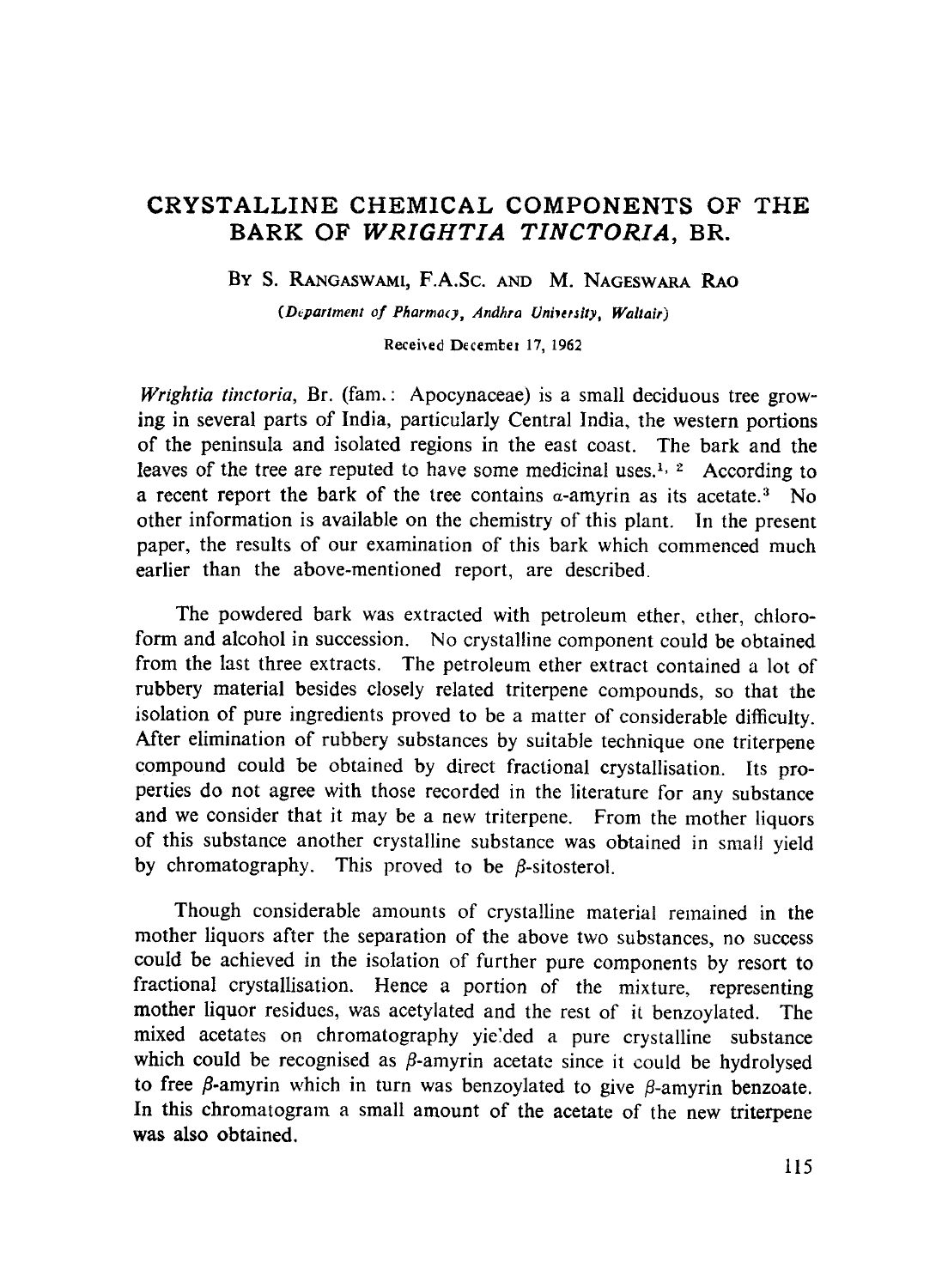## 116 S. RANGASWAMI AND M. NAGESWARA RAO

Fractional crystallisation of the mixed benzoate prepared as mentioned above, yielded a pure crystalline substance which could be identified as lupeol benzoate. It gave lupeol on hydrolysis which was further characterised as lupeol acetate.

The identity of  $\beta$ -amyrin, lupeol and  $\beta$ -sitosterol and their derivatives, have been established by colour reactions, elementary analysis, optical rotation and by mixed melting point with authentic samples.

Thus the bark of *Wrightia tinctoria* contains the well-known triterpenes  $\beta$ -amyrin and lupeol besides a new triterpene and  $\beta$ -sitosterol. We could not isolate  $\alpha$ -amyrin through any of the procedures adopted by us though in the work cited earlier the authors claim to have obtained  $\alpha$ -amyrin as acetate.

The simultaneous occurrence of triterpenes and sterols in the same plant matcrial has considerable interest from the point of view of the biogenesis of these groups of compounds. Though the common origin of both groups from isoprene was postulated some three decades ago, the cxact pathways by which they are formed are not clearly known. The only laboratory interconversion that has been so far achieved is that of cholesterol into lanosterol (a triterpene).<sup>4</sup> But this evidence touches only the fringe of the problem furnishing as it does only confirmation of certain configurational details. It is now believed that squalene, cholesterol and the triterpenes are all built up from mevalonic acid units. The pathway appears to be common up to the stage of squalene which may then give rise to triterpenes of the  $\beta$ -amyrin, ~-amyrin or lupeol variety by passing through one mode of rearrangement and lanosterol through another mode of rearrangement ; the last loses three carbons to give rise to cholesterol.<sup>5</sup>

Co-occurrence of triterpenes and sterols in the same source can lend plausibility to the assumption of a common biogenetic origin for them, but the evidence in this direction is very limited. Breiskorn *et aL 8* reported the co-occurrence of oleanolic acid, ursolic acid and  $\beta$ -sitosterol in the leaves of *Salvia triloba*, and of ursolic acid and  $\beta$ -sitosterol in apple leaves, the sterol only in much smaller yield compared to the triterpenes. Other cases of co-occurrence of  $\beta$ -sitosterol and the above-mentioned two triterpenes are met with in *Ocimum basilicum, Hyssopus ojficinalis* and *Satureja hortensis, 7, 8*  the sterol again being found only in comparatively minute proportions. Bersin and Müller<sup>9</sup> found that the so-called crataegus acid obtained from *Crataegus oxyacantha* is a mixture of oleanolic acid, ursolic acid and  $\beta$ sitosterol. Rangaswami and Rao found a similar co-occurrence of  $\beta$ -sitosterol and the triterpene alcohols  $\alpha$ - and  $\beta$ -amyrins with similar quantitative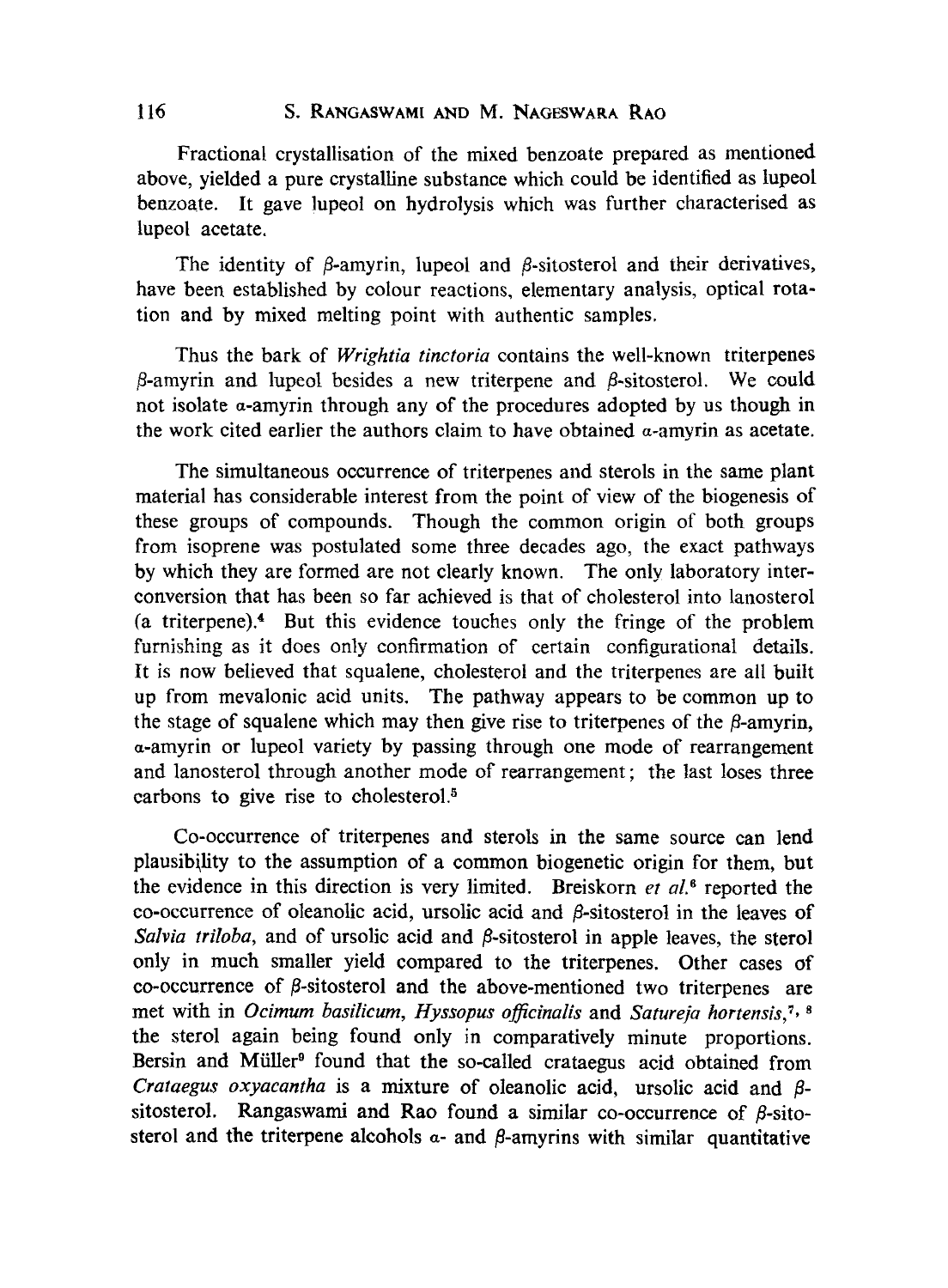*Crystalline Chemical Components of Bark of* Wrightia tinctoria, *Br.* 117

relationship, in the bark of *Plumeria alba*.<sup>10</sup> Evidently the high preponderance of the triterpenes and the very low proportion of sterols has something to do with the metabolic pathways in the plant. The finding recorded in the present paper is therefore a significant addition to the meagre evidence already available, which can eventually throw light on the biogenesis of the sterols and triterpenes.

#### **EXPERIMENTAL**

 $2.5$  kg. of air-dried powdered stem bark was exhausted by cold percolation with petroleum ether. The percolate  $(10 1)$  was concentrated to 1 1 and left in the icechest when a colourless crystalline solid (1 g.) m.p. 80-  $120-170^\circ$  was deposited. No pure entity could be obtained from this by fractional crystallisation or by chromatography and its further examination was therefore given up.

The mother liquor on concentration to 250 ml. deposited a very sticky and rubbery material (3 g.). The clear supernatent solution was decanted and evaporated to remove all solvent (residue 40 g.). This was saponified by refluxing on a boiling water-bath with benzene  $(250 \text{ ml.})$  and N/l. alc. potassium hydroxide (300 ml.) for 15 hours. The solvents were removed under reduced pressure and the residue stirred with a large amount of water when a bulky solid separated. This was filtered, washed with water and dried (unsaponifiable matter,  $34 g$ .). The solid  $(1 \cdot 1 g)$  which separated on acidifying the alkaline filtrate could not be crystallised from any solvent or solvent mixtures and was discarded.

The unsaponifiable matter was crystallised alternately from petroleum ether and alcohol repeatedly and thus most of the sticky impurity was eliminated. The crystalline material (residue A, 15 g.) was extracted with boiling methanol in which it was only sparingly soluble. The methanol soluble portion after further repeated crystallisations from ethyl alcohol gave a pure crystalline substance (1 g., triterpene X). All the impure fractions of residue A *(i.e., exclusive of triterpene X)* were united yielding residue  $A_1$ , whose further examination is described below.

The triterpene X crystallised from ethyl alcohol as colourless prisms m.p. 170-72°. With concentrated sulphuric acid it gave a pale yellow colour changing to orange and finally to orange brown. In the Liebermann-Burchard test it gave a brown colour changing to red and then to violet red. With thionyl chloride there was no colour, but with thionyl chloride containing  $0.01\%$  antimony trichloride it gave an orange-yellow colour changing to pale pink. Tetranitromethane gave a yellow colour,  $[a]_0^2$ <sup>7</sup> = + 37.9°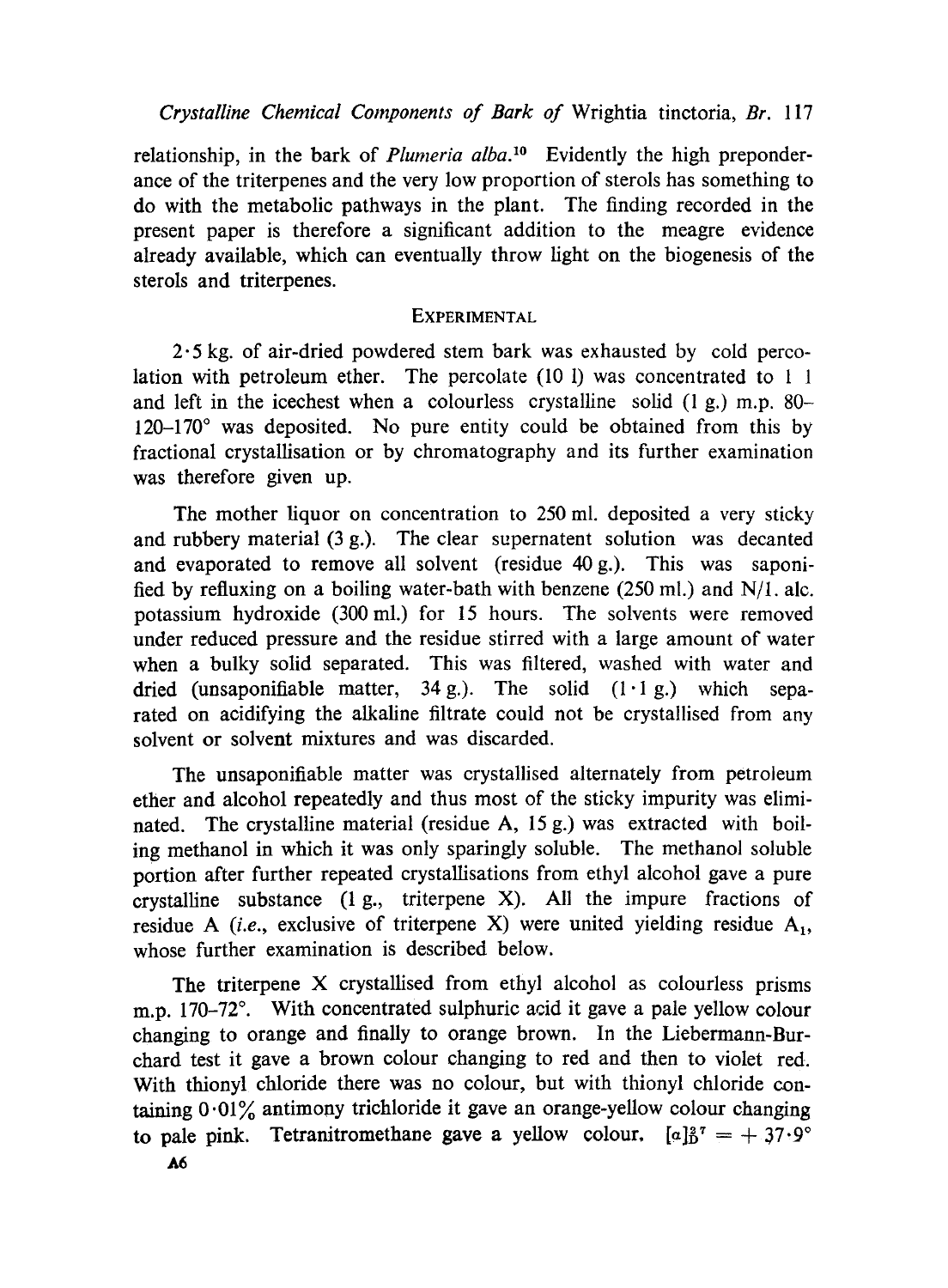$\pm 2^{\circ}$  (c = 0.796 in chloroform). Found: C, 83.8; H, 11.2%; C<sub>30</sub>H<sub>50</sub>O requires C,  $84.5$ ; H,  $11.8\%$ .

The acetate of the above substance was prepared by the action of pyridine and acetic anhydride for 3 days in the cold. It crystallised from alcohol as colourless nodules and from petroleum ether as feathery needles, m.p. 160-62 $^{\circ}$ . With concentrated sulphuric acid it gave a yellow colour changing to orange. In the Liebermann-Burchard test it gave brown colour changing through pink to purple. With thionyl chloride there was no colour, but with thionyl chloride containing antimony trichloride it gave an orange red colour changing to reddish violet.  $[a]_D^{31} = + 60.2^\circ \pm 2^\circ$  (c = 0.930 in chloroform). Found: C, 81.2; H, 11.5%; C<sub>32</sub>H<sub>52</sub>O<sub>2</sub> requires C, 82.0; H, 11.2%.

*lsolation of*  $\beta$ *-sitosterol.*--A portion of residue A<sub>1</sub> (4 g.) was chromatographed over alumina (120 g.) using pure petroleum ether and petroleum ether-benzene mixtures for elution. The residues from the first two petroleum ether eluates were resolved into several fractions by fractional crystallisation from alcohol. Fractions of similar m.p. and colour reactions were united and recrystallised from alcohol when colourless shining plates were obtained, m.p.  $132-34^{\circ}$  ( $\beta$ -sitosterol, 50 mg.). The substance gave the following colour reactions described in the literature for  $\beta$ -sitosterol: in the Salkowski reaction--red in the chloroform layer and yellow in the sulphuric acid layer; in the Liebermann-Burchard test a rose colour which changed to violet, then deep blue and finally deep green. A solution of the substanee in 96% alcohol gave the following colours: with concentrated sulphuric acid a yellow orange ring with green fluorescence at the interphase; with a trace of benzaldehyde followed by concentrated sulphuric acid a dark orange ring changing to purple; and with a trace of furfural followed by concentrated sulphuric acid a dark blue ring.  $[a]_{D}^{2}$ <sup>s</sup> =  $-36.0^{\circ} \pm 2^{\circ}$  (c = 1.11) in chloroform). Found: C, 82.9; H,  $12.1\%$ ; C<sub>29</sub>H<sub>50</sub>O requires C, 84.0; H, 12.2%. Mixed melting point with  $\beta$ -sitosterol obtained from *Plumeria alba*<sup>10</sup> was undepressed.

The acetate prepared using pyridine and acetic anhydride in the cold, crystallised from alcohol as colourless fine needles, m.p.  $120-24^\circ$ . The mixed melting point with authentic  $\beta$ -sitosterol acetate<sup>10</sup> was undepressed.

*lsolation of*  $\beta$ *-amyrin through its acetate.*--A portion of the residue  $A_1$ (2 g.) was acetylated by the action of pyridine and acefic anhydride for 3 days in the cold. The crude acetate mixture  $(2.2 g)$  was chromatographed over alumina (60 g.) using petroleum ether and petroleum etherbenzene mixtures for elution. From the first two petroleum ether eluates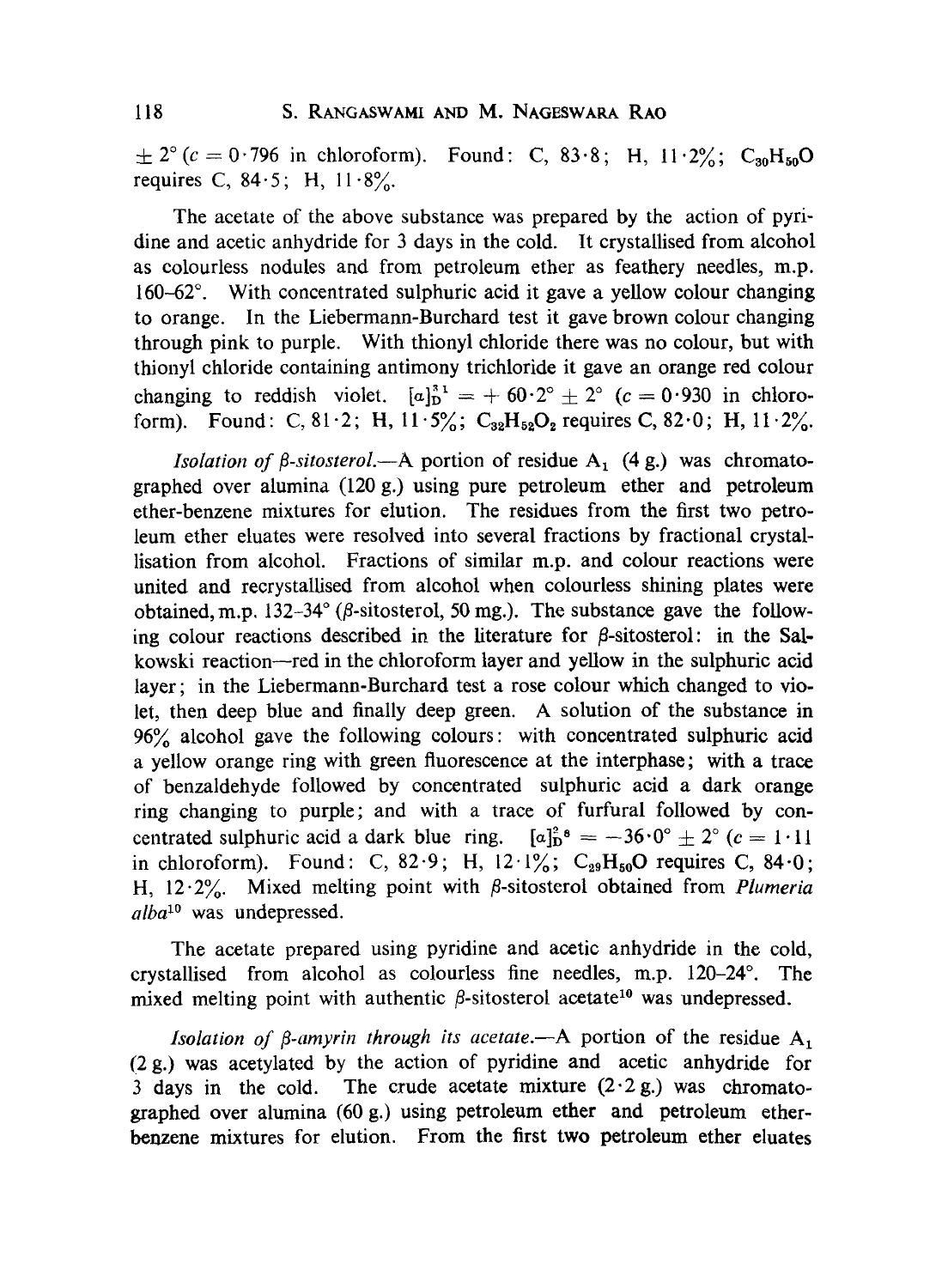#### *CrystaUine Chemical Components of Bark of* Wrightia tinctoria, *Br.* 119

by fractional crystallisation from alcohol, feathery needles were obtained, m.p. 238-40 $^{\circ}$  ( $\beta$ -amyrin acetate, 0.5 g.). It showed the colour reactions as described in the literature for  $\beta$ -amyrin acetate.  $[a]_D^{s_1} = + 75.0^{\circ} \pm 2^{\circ}$  $(c = 1.00$  in chloroform). Found: C, 82.1; H, 11.5%; C<sub>32</sub>H<sub>52</sub>O<sub>2</sub> requires C,  $82.0$ ; H,  $11.2\%$ .

This was deacetylated by boiling with *N/2* potassium hydroxide in alcohol: benzene (10:1). The product crystallised from alcohol as colourless needles, m.p. 188–92°. It showed the colour reactions described in the literature for  $\beta$ -amyrin with concentrated sulphuric acid, with thionyl chloride, with thionyl chloride containing antimony trichloride, with tetranitromethane and in the Liebermann-Burchard test.  $[a]_{D}^{36} = +79.5^{\circ} \pm 2^{\circ}$  (c = 1.23) in chloroform). Found: C, 83.9; H, 12.1%;  $C_{30}H_{50}O$  requires C, 84.5; H,  $11.8\%$ .

The benzoate was prepared by the action of pyridine and benzoyl chloride at 20 $\degree$  for 15 hours followed by heating at 100 $\degree$  for 2 hours. It crystallised from alcohol as shining plates, m.p.  $230-31^\circ$ . It answered the colour tests described in the literature for  $\beta$ -amyrin benzoate. Found: C, 82.9; H,  $10.0\%$ ; C<sub>37</sub>H<sub>54</sub>O<sub>2</sub> requires C, 83.7; H,  $10.3\%$ .

The free amyrin, its acetate and benzoate showed no depression in m.p. when mixed with authentic samples of  $\beta$ -amyrin, its acetate and benzoate obtained from *Plumeria alba* in this laboratory.<sup>10</sup>

The petroleum ether: benzene (49:1 and 19: 1) eluates in the abovementioned chromatography of the crude acetate mixture yielded colourless feathery needles from petroleum ether, m.p.  $160-62^\circ$ , undepressed on admixture with the acetate of the triterpene X described earlier.

*lsolation of Lupeol through its benzoate.*—Residue  $A_1$  was benzoylated by the action of pyridine and benzoyl chloride at  $20^{\circ}$  for 15 hours followed by heating at 100° for 2 hours. The mixed benzoate was extracted with ethyl alcohol  $(3\times20 \text{ ml})$ . The alcohol insoluble portion when repeatedly crystallised from alcohol-chloroform yielded shining flakes, m.p. 266-70 $\degree$  (lupeol benzoate, 0.5 g.). It answered the colour reactions described in the literature for lupeol benzoate.  $[a]_D^{3} = +61.0^{\circ} \pm 2^{\circ}$  $(c=1.00$  in chloroform). Found: C, 82.7; H,  $10.9\%$ ; C<sub>37</sub>H<sub>54</sub>O<sub>2</sub> requires C, 83.7; H,  $10.3\%$ .

This benzoate was debenzoylated by refluxing with N/5 alc. potash and benzene for 2 hours; the resulting product crystallised from alcohol as colourless shining plates, m.p. 206-08° (lupeol). This